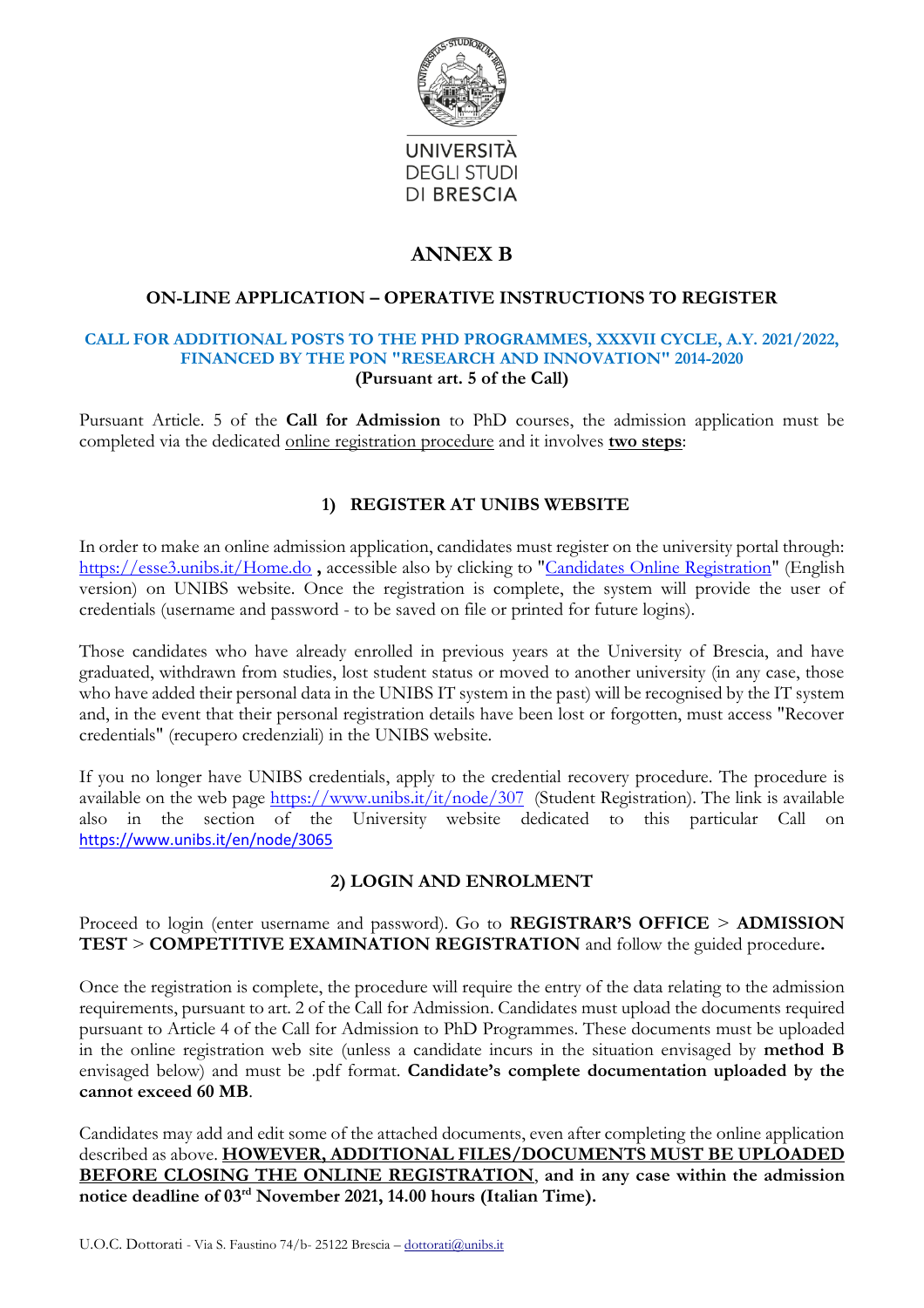

### **UNIBS specifies that incorrect documents / documents to be modified cannot be deleted. However, the candidate may upload these correct documents by uploading them as ADDITIONAL DOCUMENTS**.

In case that candidates wish to upload letters of reference, UNIBS has activated two (2) types of loading procedures, alternative to each other, at the candidate's free choice:

- **1. Automatic request for references from the online registration procedure in Esse3**: under the online registration procedure called Esse3, in the document upload section, the candidate finds the appropriate section where to edit the name / data of the referee (add e-mail address, name of the institution, etc. of the referee). Esse3 activates an automated message both in Italian and English languages to be sent to the e-mail address of the referee that the candidate has listed. The message asks the referent if he/she wishes to draw up a letter of reference for candidate X and allow him/her to upload the letter in .pdf format. **Uploads can be accepted only within the deadline of the Call**. The referee can also choose not to proceed. In case of doubts about the receipt of this automated message, the candidate can check the situation by returning to the registration page (applying through his/her own user credentials) and send alert messages to the referees listed.
- **2. Uploading of reference letters in .pdf format in the specific document uploading section under** "**ADDITIONAL DOCUMENTS**": the candidate can upload the reference letters, in .pdf format, already available to him/her in the "**Additional Documents**" section of the online registration procedure.

Candidates may submit the documents required in the Call for Admission to PhD Courses, Article 4, and any other documents you deem useful to be uploaded, accompanied by a list of contents, exclusively within the expiry date of the PhD Call for Admission, using **method A.** :

\*\*\*

**A** - upload your documents in the online section of the registration procedure Esse3 ["Candidates Online](https://esse3.unibs.it/AddressBook/ABStartProcessoRegAction.do;jsessionid=582E1CB682F71DE7A4AEB8DE027C810C.esse3-unibs-prod-01?cod_lingua=eng)  [Registration"](https://esse3.unibs.it/AddressBook/ABStartProcessoRegAction.do;jsessionid=582E1CB682F71DE7A4AEB8DE027C810C.esse3-unibs-prod-01?cod_lingua=eng), as outlined in the previous paragraph 2 of this Instructions. (file and/or folders in ZIP o RAR format, not exceeding a size of 60 MB). **Candidate's complete documentation uploaded by the cannot exceed 60 MB.**

#### **Only in case that documents to be uploaded exceed a size of 60 MB it is possible to use the alternative method B, as follows:**

**B** - hard copy or digital support device (CD, DVD or USB pen drive) sent via postal service or private courier to the following address: University of Brescia, U.O.C. Flussi Documentali, Piazza del Mercato, 15 - 25121 Brescia. The envelope must show the name and surname of the candidate and the wording: "Competitive examination for admission to the PhD programme in *[PhD programme title……]"*;

**Documents must be delivered by the date and time set as the application deadline. The postal stamp is not a valid as a proof of delivery.** All publications and other documents presented in original hard copy format and/or relative digital support devices, being an integral part of the admission application, are not returnable, even upon request.

# **3) INVALIDITY COMPETITION PROCEDURE - PAY ATTENTION**

**UNDER PENALTY OF EXCLUSION FROM THE COMPETITION .....**